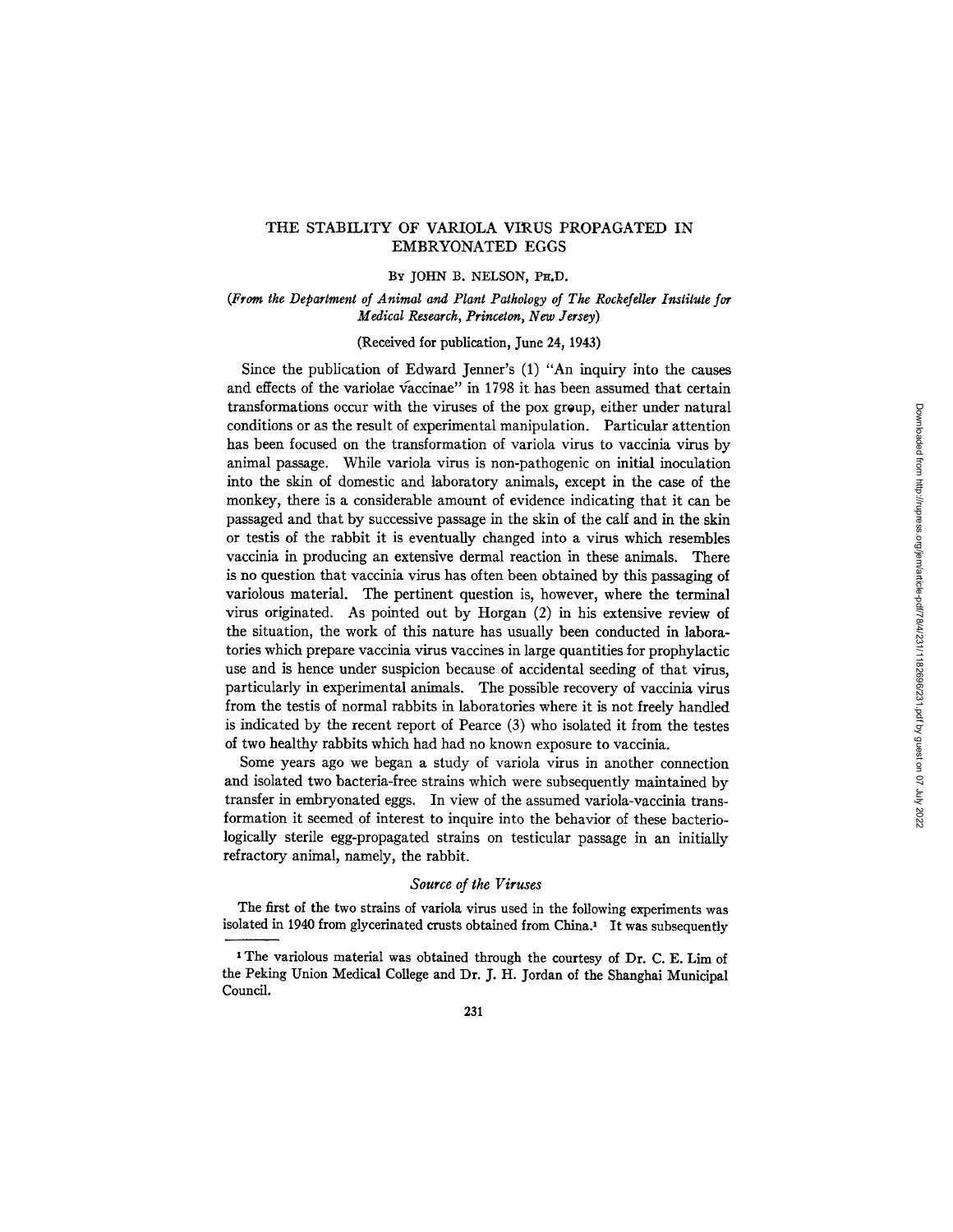subjected to 44 transfers in embryonated eggs. The second virus was an older strain isolated in 1938 from a case of smallpox which occurred in Minnesota, and was similarly transferred 200 times (4).

#### *Behavior of the Viruses in Embryonated Eggs*

The two strains of variola virus behave identically on allantoic inoculation in 10 day embryonated hens' eggs and the lesions produced enable them to be readily differentiated on inspection from a typical strain of vaccinia virus (the New York City Board of Health vaccine).

A 10 per cent suspension of the vaccinia virus in normal salt solution produces an initial proliferation of the ectodermal epithelium of the chorioallantoic membrane, which is rapidly followed By widespread necrosis and degeneration. On the 3rd day after incubation at 37°C. the inoculated membrane shows a thin, oval, diffuse area of reaction, sharply demarcated from the normal tissue. The embryo is almost invariably dead at this time. Innumerable elementary bodies are usually demonstrable in films impregnated with silver by the Morosow method. If the suspension is highly diluted discrete areas of hyperplasia are formed and the embryo may be alive on the 3rd day.

The two strains of variola virus in equivalent concentration produce a similar growth of epithelium but there is little or no necrosis and the tissue cells continue to proliferate for some time, resulting in a markedly thickened area of reaction very different in appearance from that produced by vaecinia virus. Elementary bodies are less readily demonstrable in films. The embryo remains active, though virus may be recoverable from it, and if incubation is continued it sometimes hatches.

Neither of the two strains of variola virus after transfer in embryonated eggs produces more than a transient hyperemia on skin inoculation in susceptible rabbits.

It seemed reasonable to suppose that the embryonated egg itself might furnish the stimulus for the transformation of variola to vaccinia virus, since the embryo is to some extent refractory to it, at least in comparison with vaccinia, while the chorionic membrane is equally susceptible to both. Prolonged passage of the Minnesota strain, however, indicated that such was not the case. This virus showed no alteration of its behavior in the egg after 200 transfers. The reaction produced by it after prolonged passage was indistinguishable from that of the Chinese strain when first isolated.

## *Survival of the Viruses in the Testis of the Rabbit*

*The Chinese Strain of Variola.--In* these experiments the reaction of embryonated eggs to the inoculation of testicular suspensions was used as the criterion for the presence or absence of the specific virus. The results of the first few tests were essentially negative. The virus was demonstrable in the testes of rabbits killed on the 3rd day after injection but failed to survive on subsequent passage. It was not recoverable locally from rabbits killed on the 5th day.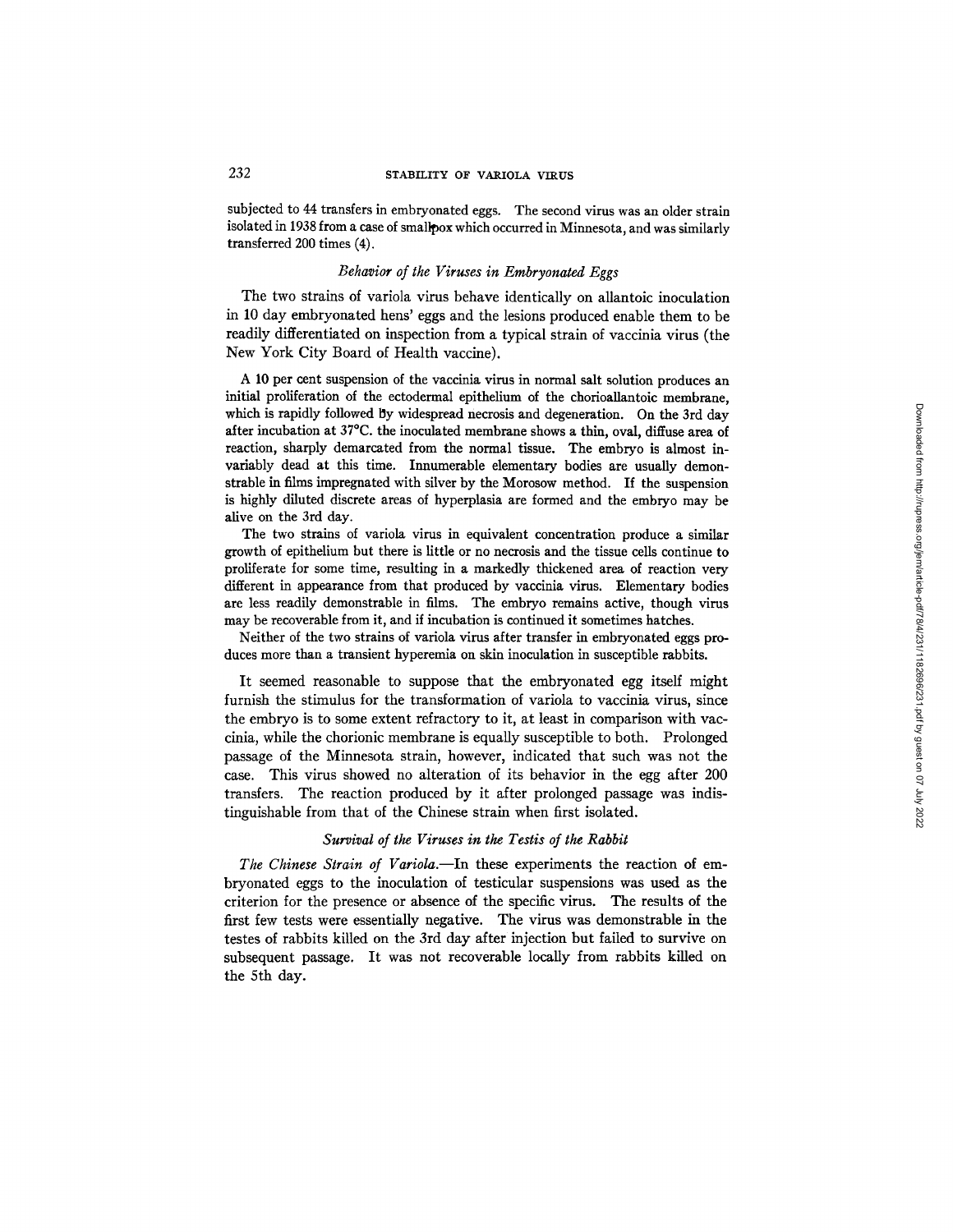### JOHN B. NELSON  $233$

In the above experiments and those which follow the primary inoculum was 0.5 cc. of a 10 per cent egg membrane suspension in saline, the membrane being removed on the 3rd day after inoculation and ground in a glass tissue grinder. All of the membranes were shown to be bacteriologically sterile, as were also the testicular suspensions, by the inoculation of horse blood agar slants. Egg transfers 12 through 20 were used in the first tests. The egg membrane suspensions were injected directly into the left testis of normal rabbits from a colony maintained at The Rockefeller Institute in Princeton, New Jersey. These rabbits were subsequently maintained under strict quarantine in individual cages. It may be said that vaccinia virus had only occasionally been handled in these laboratories for a period of several years when this work was begun. At autopsy on the 3rd to the 5th day and in later experiments on the 7th day, both testes were removed and weighed. A small piece of the left testis (injected) was removed for histological study and the remainder finely ground. Three dilutions in saline were made:  $1:5, 1:50$ , and  $1:500$ . Approximately 0.05 cc. of each dilution was inoculated in two 10 day embryonated eggs, making a final concentration of  $1:100, 1:1000$ , and  $1:10,000$ . The eggs were opened and examined on the 3rd to the 5th day. If a second rabbit passage was made, 0.5 cc. of the 1:5 dilution of the above suspension was injected as before, the final concentration being 1 : 10.

Whereas the specific virus was demonstrable in the testes of rabbits killed on the 3rd day after primary injection in the preceding experiments, it was not recoverable from those killed on the 5th day or from passaged rabbits. In a subsequent experiment a rabbit injected with a suspension of the 24th egg transfer showed variola virus in 2 of the 3 dilutions when killed on the 3rd day. A second rabbit passage was made and by chance the animal was held through the 7th day and then killed. An observation was made at this time which may account for the earlier failure to demonstrate the virus on passage. It was found that a single egg transfer was not an adequate test for the presence of variola virus. The egg membranes inoculated from the testis of the second passage rabbit, killed on the 7th day, showed no visible reaction with any of the 3 dilutions. A second egg transfer was made using a 10 per cent membrane suspension from the eggs inoculated with the 1:100 dilution of the testis. These eggs showed the characteristic focal reaction of variola in the membranes when opened on the 3rd day, the embryos being normal and active.

This injection series was subsequently maintained for 10 successive passages at intervals of 7 days. Survival of the specific virus in the testis was determined by the subinoculation of embryonated eggs, 2 transfers being made with each passage. As indicated in Table I, 2 of the 11 passage rabbits showed the specific virus in 2 of the 3 testis dilutions on direct egg inoculation. In 6 animals it was demonstrable in all 3 dilutions. In 3 rabbits, those of passages 2, 5, and 10, the presence of virus was indicated only in the 2nd egg transfer. Except for a few eggs which were obviously contaminated with bacteria, the embryos were alive and normal on the 3rd to the 5th day.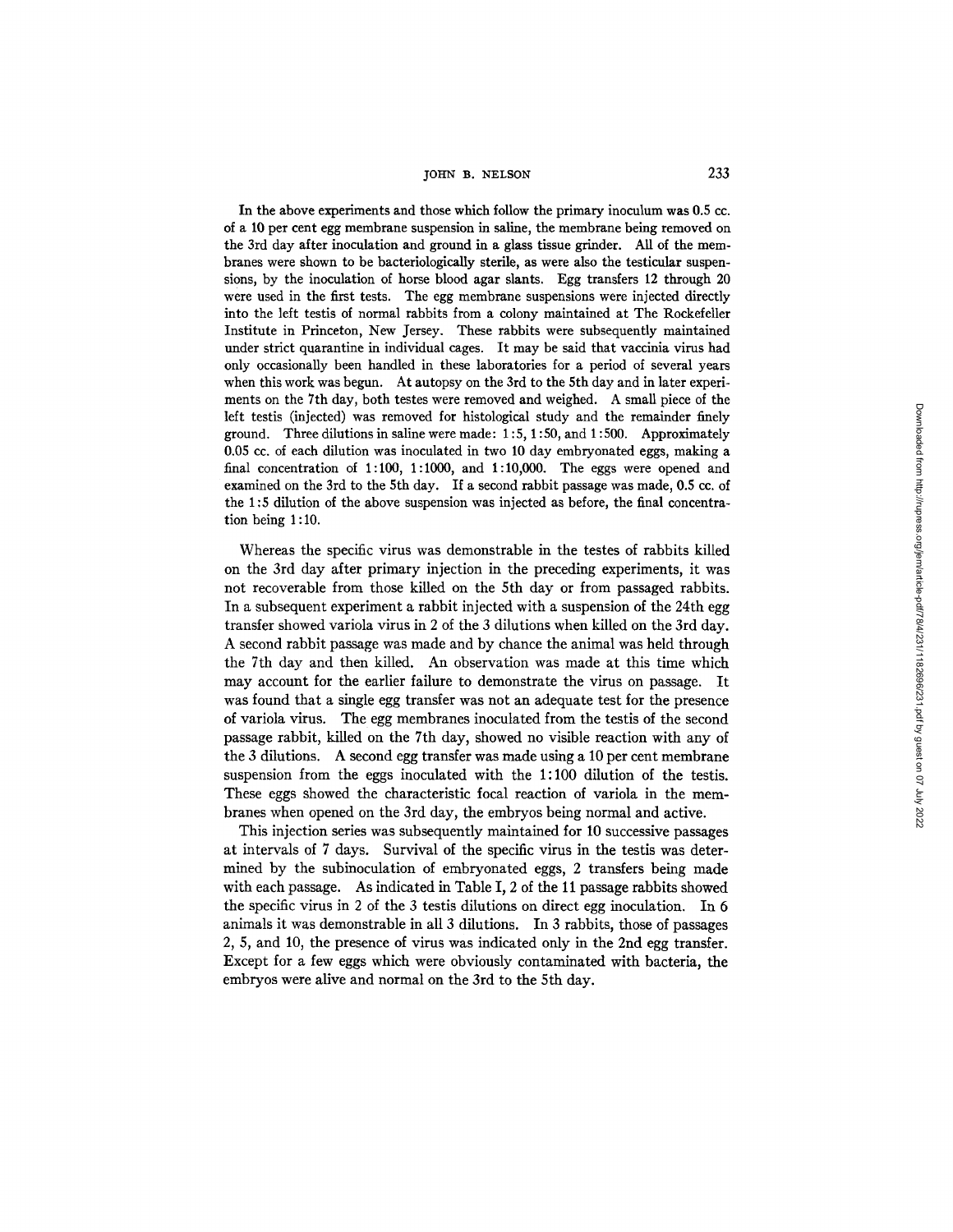## 234 STABILITY OF VARIOLA VIRUS

The 11 rabbits in this passage series were all normal in appearance when killed on the 7th day. The injected testes were freely movable and showed no macroscopic lesions, save a slight trauma at the site of inoculation. Histological examination failed to reveal any indication of specific orchitis. The comparative weights of the paired testes from each animal are shown in Table I. The injected testis was heavier than the uninjected one in 10 of the 11 animals, but the difference was probably of little significance in view of the amount of inoculum. In 4 rabbits the left testis was a deeper pink than the

| `AB). |
|-------|
|-------|

*Comparative Weights and Virus Content of the Testes from Rabbits Injected with the Chinese Strain of Variola Virus* 

| Passage No. | Days to<br>autopsy | Weight of<br>injected<br>testis | Weight of<br>uninjected<br>testis | Weight<br>difference | Reaction in membrane of<br>inoculated eggs |                 |          |
|-------------|--------------------|---------------------------------|-----------------------------------|----------------------|--------------------------------------------|-----------------|----------|
|             |                    |                                 |                                   |                      | 10 <sup>2</sup>                            | 10 <sup>3</sup> | 104      |
|             |                    | gm.                             | gm.                               | gm.                  |                                            |                 |          |
|             | 3                  | 0.86                            | 0.40                              | $+0.46$              | $\ddag$                                    | ┿               |          |
| $2*$        |                    | 2.17                            | 2.18                              | $-0.01$              |                                            |                 |          |
| 3           |                    | 1.71                            | 1.47                              | $+0.24$              | $\div$                                     | $\div$          |          |
| 4           |                    | 1.50                            | 0.96                              | $+0.54$              | $+$                                        | $\,$            | $\,+\,$  |
| 5           |                    | 1.63                            | 1.47                              | $+0.16$              |                                            |                 |          |
| 6           |                    | 2.40                            | 2.10                              | $+0.30$              | $\bm{+}$                                   |                 | ┿        |
|             |                    | 2.11                            | 1.79                              | $+0.32$              | $\div$                                     | ┿               | $\bm{+}$ |
| 8           |                    | 2.02                            | 1.81                              | $+0.21$              | $^{+}$                                     | ┿               | $\div$   |
| 9           |                    | 3.21                            | 2.93                              | $+0.28$              | $^{+}$                                     |                 | $+$      |
| 10          |                    | 2.65                            | 2.58                              | $+0.07$              |                                            |                 |          |
| 11          |                    | 2.95                            | 2.32                              | $+0.63$              | ┿                                          | ┿               | ┿        |

\* Passages 2, 5, and 7 showed a specific reaction in the membrane on subinoculation in embryonated eggs.

right. It was apparent that the residence of variola virus in the testis of the rabbit was not accompanied by any distinctive pathological alteration.

The reaction in the embryonated eggs was quite uniform throughout the entire series of 11 passages. The 10th testis suspension, which showed a questionable reaction on primary inoculation in eggs, was carried through 4 additional transfers. There was no indication in these eggs or in those of the other rabbit passages of the necrosis and lethal action on the embryo which characterize vaccinia.

*The Minnesota Strain of Variola.--Similar* experiments were made with the Minnesota strain of variola virus which had then been transferred 183 times in embryonated eggs. The specific virus was not recovered from the testes of rabbits killed on the 7th day after intratesticular injection. The virus was locally demonstrable in rabbits killed on the 3rd and the 5th day but attempts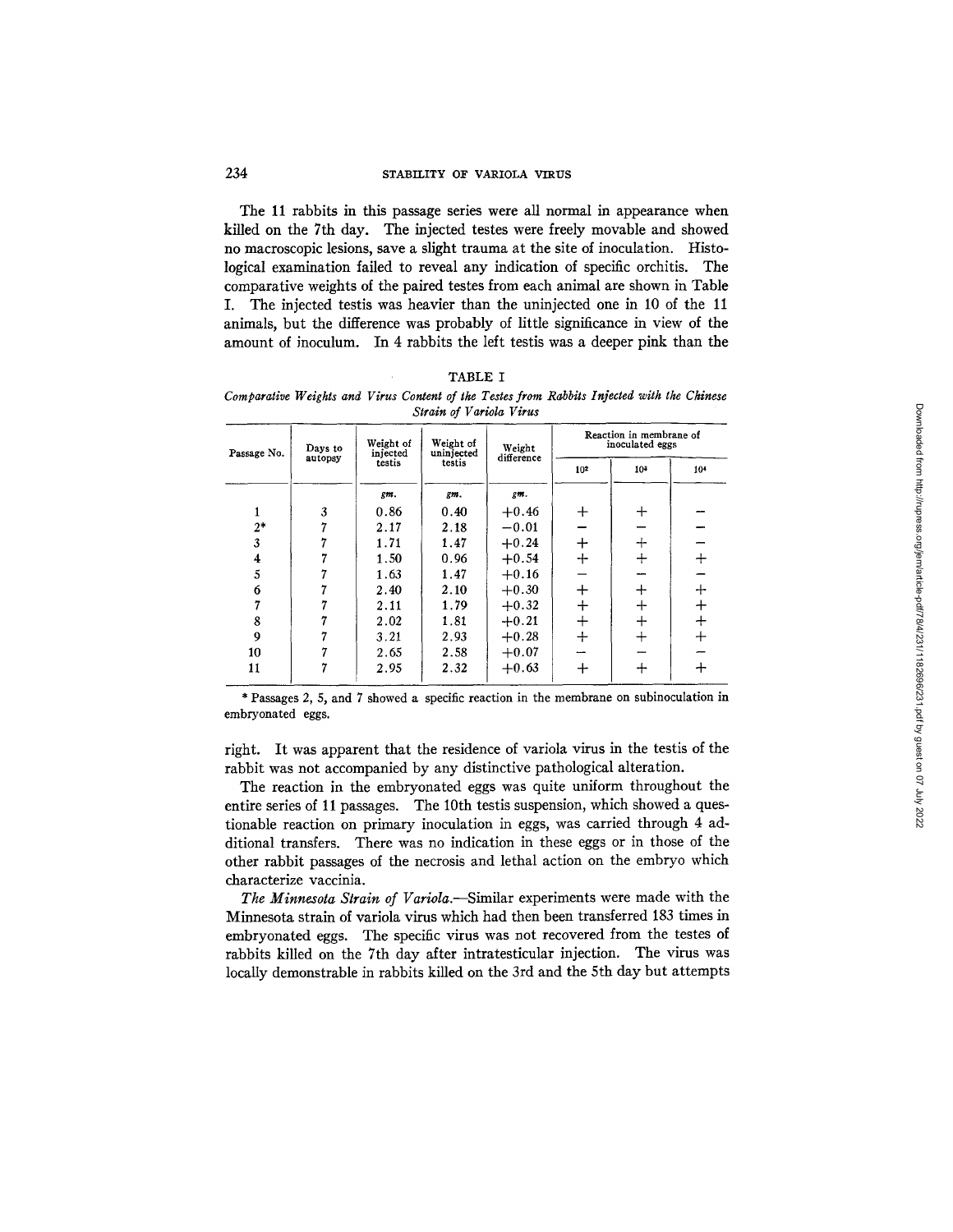### $J$ OHN B. NELSON 235

to maintain it in the testis by successive passages were unsuccessful. At 5 day intervals the virus was demonstrable through the 3rd passage but not thereafter, and at 3 day intervals it survived only the initial injection.

The rabbits used in these tests were injected with egg membrane suspensions of the 183rd through the 200th transfers of the Minnesota strain. The testes of the 3 rabbits killed on the 7th day showed only minor differences in weight and color, and in suspension failed to produce any reaction in embryonated eggs.

The testes of the 2 animals killed on the 3rd and the 5th *day,* respectively, were also similar in appearance but produced a typical variolous reaction in embryonated eggs.

The first rabbit in the passage series killed at intervals of 5 days was the only animal in the entire group of experiments to show significant macroscopic changes in the injected testis. The left organ was 1.3 gm. heavier than the right, the superficial blood vessels were markedly distended, and there was a large red area on the surface. It was sterile bacteriologically but contained the specific virus in fair concentration, all 3 dilutions producing axeaction in embryonated eggs. The testes of the 2nd and 3rd passage rabbits killed on the 5th day showed only minor differences in appearance and were essentially normal. Virus was demonstrable but was evidently present in low dilution as only a few focal areas were produced by the 1:100 dilution. The testes of passage rabbits 4 and 5 were also similar in appearance but failed to produce any reaction on 2 successive egg transfers. The series was then discontinued.

Variola virus was demonstrable only in the testis of the first rabbit in the series killed at 3 day intervals. Three subsequent passages were made but the testicular suspensions were all inactive on inoculation in embryonated eggs, 2 transfers being made.

#### *Stability of the Chinese Strain on Passage in the Rabbit Testis*

The preceding observations on the Chinese strain of variola virus indicated survival in the testis of the rabbit for at least 11 passages with no apparent species alteration during this period of continued residence. Additional experiments were carried out to determine whether any change in the nature of the virus could be detected by other procedures.

Saline suspensions of the testes from the rabbits of passages 9, 10, and 11, shown to contain variola virus by the subinoculation of embryonated eggs, were inactive in the scarified skin of susceptible rabbits. The reaction in each animal was limited to a slight and transient local hyperemia, apparent on the 2nd day and lasting through the 4th. There was no subsequent crusting or scab formation.

In these tests the hair was removed from the side of the rabbit with an electric clipper. Areas approximately 0.5 inch square were lightly scratched with a surgical needle and 0.1 cc. of the suspension rubbed into them, any surplus fluid after several minutes' exposure being drained off with a capillary pipette.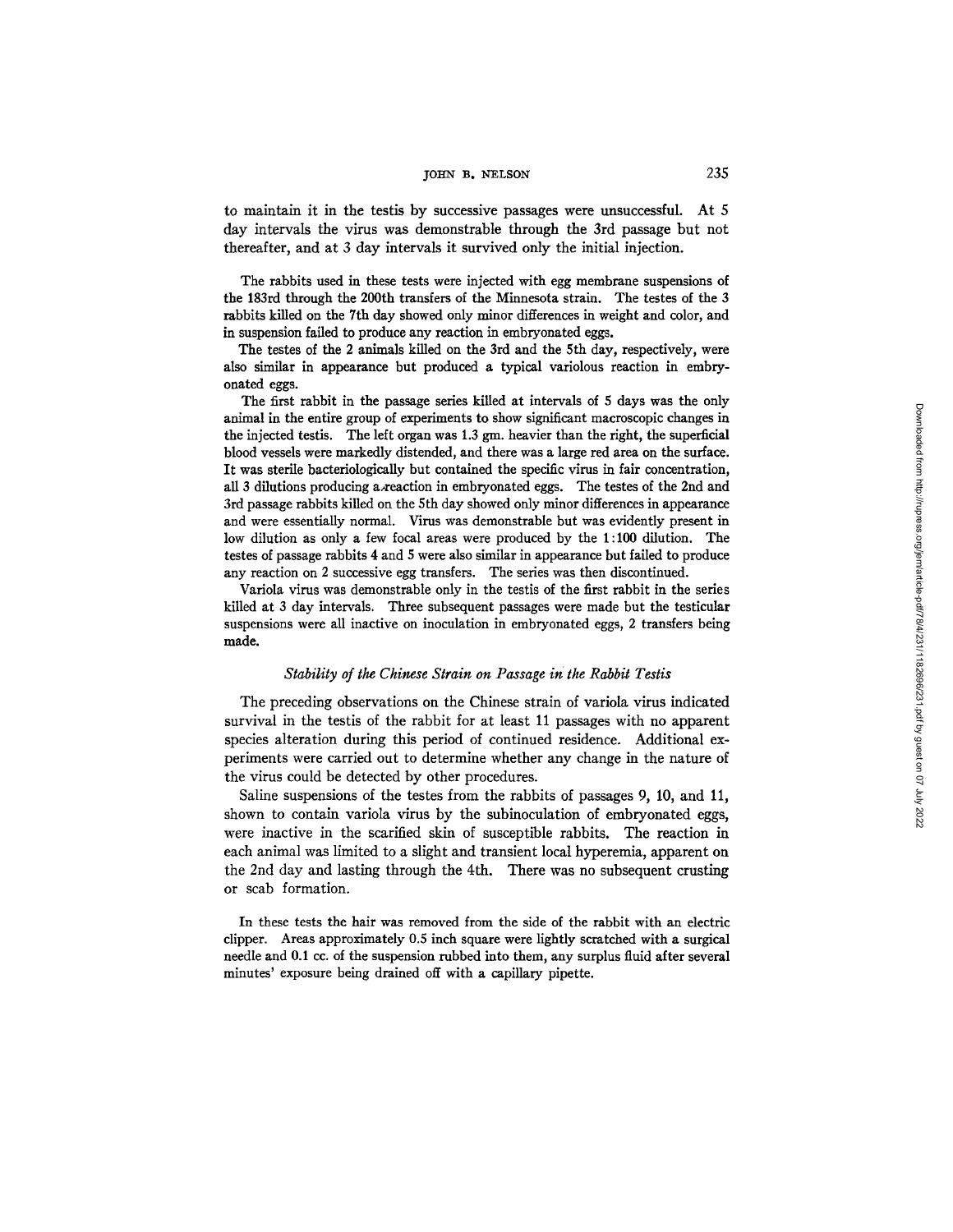The first intimation of an altered reaction by the passaged Chinese strain of variola was obtained on skin inoculation of the virus after it had been transferred from the testis to embryonated eggs. Rabbits inoculated in the skin with the earlier egg transfers from passages 9, 10, and 11 showed a significantly intensified local reaction. As such it was not characteristic of vaccinia virus, but since it might represent the activity of virus in the process of transformation particular attention was paid to it.

Subsequent tests on these egg membrane suspensions containing the passaged Chinese strain of variola failed, however, to demonstrate vaccinia or a vaccinialike virus. Skin suspensions from rabbits which showed the local reaction mentioned above were inactive on passage to the skin of susceptible rabbits. Moreover, on recovery from the reaction there was no demonstrable protection afforded to vaccinia virus later introduced in the skin.

Earlier work (5) having shown that vaccinia virus ultimately predominated on transfer in embryonated eggs when inoculated in low concentration together with a high concentration of variola virus, successive egg transfers were made of the passaged Chinese strain with the view of concentrating vaccinia virus should it be present in the inoculum. Ten successive egg transfers were made of the virus from the testis of the 10th passage rabbit. There was no departure from the typical reaction of variola in any of the inoculated eggs. The later egg transfers also failed to produce the intensified skin reaction in rabbits which characterized the earlier membrane suspensions and were likewise inactive in the skin of a calf.

Three rabbits inoculated intradermally with the 2nd egg membrane transfers from the testes of passages 9, 10, and 11 showed a distinct local hyperemia diffused through the scarified area. It was first observed on the 2nd day and faded gradually after the 5th or 6th day. The skin was somewhat thickened, flabby, and sensitive to the touch. On the 13th day there was some slight crusting over the inoculated area.

Two rabbits inoculated intradermally with suspensions of skin removed on the 5th day from rabbits which had received the 4th and 5th egg transfers, respectively, of virus from the testis of passage 10 (the skin in each case being hyperemic when removed) showed only a transient local reaction with slightly increased color which faded after the 2nd day and no thickening.

One rabbit inoculated intradermally with the 2nd egg membrane transfers of the testes from passages 9, 10, and 11, and one rabbit similarly inoculated with the 3rd egg transfer of the testis from passage 10 alone were tested intradermally with vaccinia virus 3 months after recovery from the initial reaction. The first rabbit showed a typical graded reaction with vaccinia virus in dilutions from  $10<sup>1</sup>$  through  $10<sup>1</sup>$ , and the second through 10<sup>7</sup>, as did also a previously normal rabbit inoculated with the same dilutions of virus.

The embryonated egg series started with the testis from the 10th rabbit passage was continued at intervals of 3 to 5 days through the 10th transfer, the inoculum being a 10 per cent membrane suspension in saline. There was no necrosis of the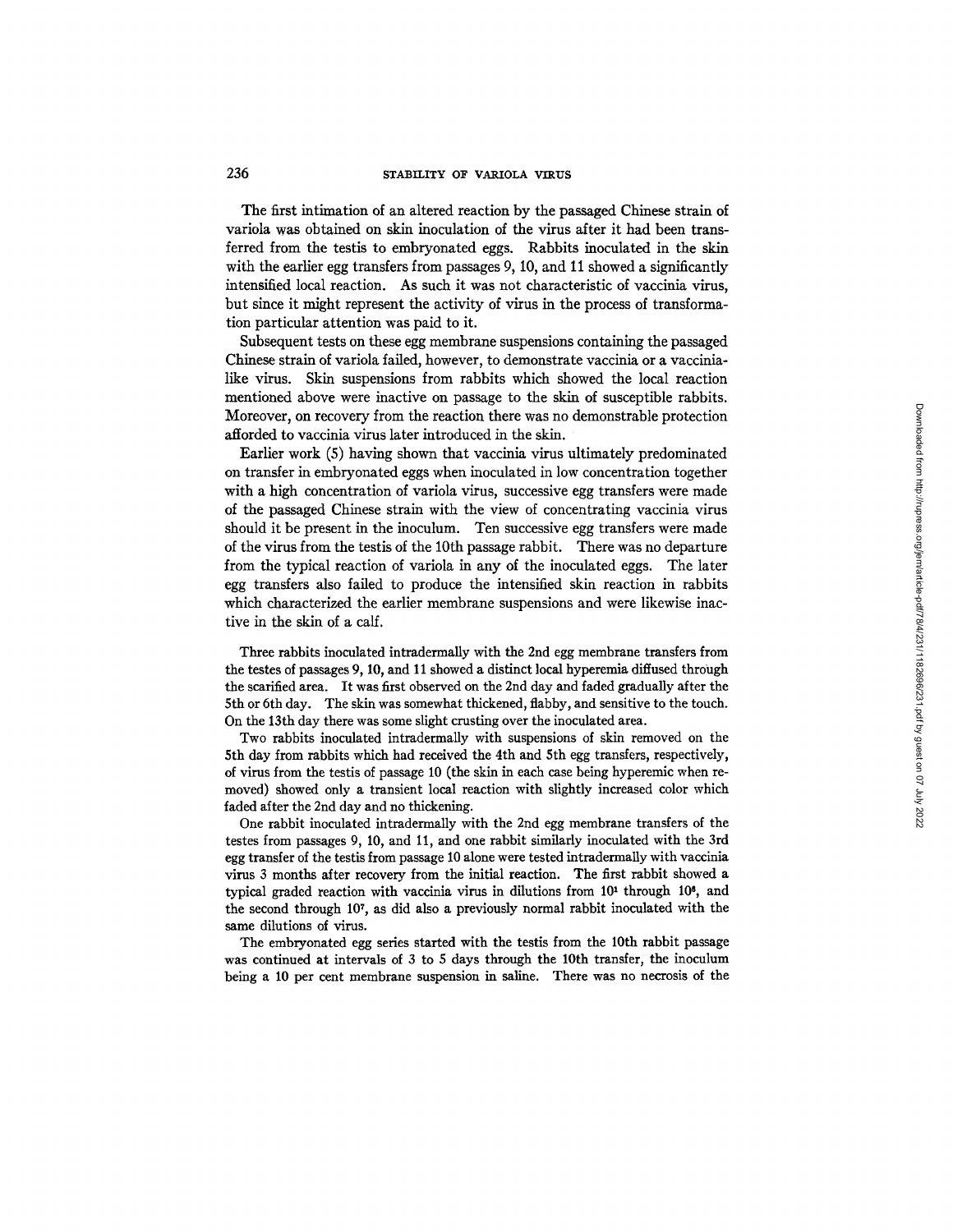## TOHN B. NELSON 237

inoculated membrane on any of the eggs and the embryos were all active. Rabbits were inoculated intraderma]ly with egg transfers 2 through 10. All of these suspensions through the 8th produced a local reaction with varying degrees of color but little or no thickening of the skin. There was no significant reaction with the 9th and 10th transfers, merely the slight transient flush seen with variola virus not previously passed in the rabbit testis and sometimes also with membrane **suspensions from** normal uninoculated eggs.

#### DISCUSSION

After 24 transfers in embryonated eggs the Chinese strain of variola virus was established in the testis of the rabbit and maintained for 10 successive passages at intervals of 7 days, the actual period of residence being 73 days. In the presence of the specific virus, indicated by subsequent inoculation of embryonated eggs, the testis showed neither macroscopic nor microscopic changes suggestive of the pathology associated with the viruses of the pox group. It seems evident, however, that the virus multiplied in the rabbit testis during this period. The series of 11 passages representing a tenfold dilution with each passage is comparable to a dilution series through at least  $10^{11}$  which is well beyond the activity limit of an egg membrane suspension. In spite of the absence of specific lesions it is probable that multiplication occurred within the tissue cells of the host. Cells from the chorioallantoic suspension introduced with the inoculum might conceivably have furnished the necessary substrate in the first passage but not in subsequent ones which were made with suspensions of the testis.

The Minnesota strain of variola virus showed no evidence of alteration in the direction of vaccinia virus as the result of long continued transfer in embryonated eggs. Unlike the Chinese strain, however, attempts to maintain it in the rabbit testis were unsuccessful. The virus was recoverable on the 3rd and 5th days after initial injection but not on the 7th. It failed to survive beyond the third passage on successive transfer at 5 day intervals. It had been transferred 180 times in embryonated eggs when these experiments were begun, whereas the Chinese strain had been transferred only 12 times. Since neither strain was inoculated intratesticularly in rabbits prior to its propagation in the egg, we have no real basis for a comparison of their subsequent behavior in the testis. The two strains may have differed initially in this respect. The Minnesota strain, however, was subjected to a much more rigid selection than the Chinese strain by reason of prolonged residence in the embryonated egg and may, accordingly, have emerged with certain altered characteristics. Whatever the explanation, the two strains of variola virus as tested showed a significant difference in their adaptability.

The Chinese strain of variola virus failed to produce a reaction indicative of pox in any of the rabbits of the passage series though it was demonstrable by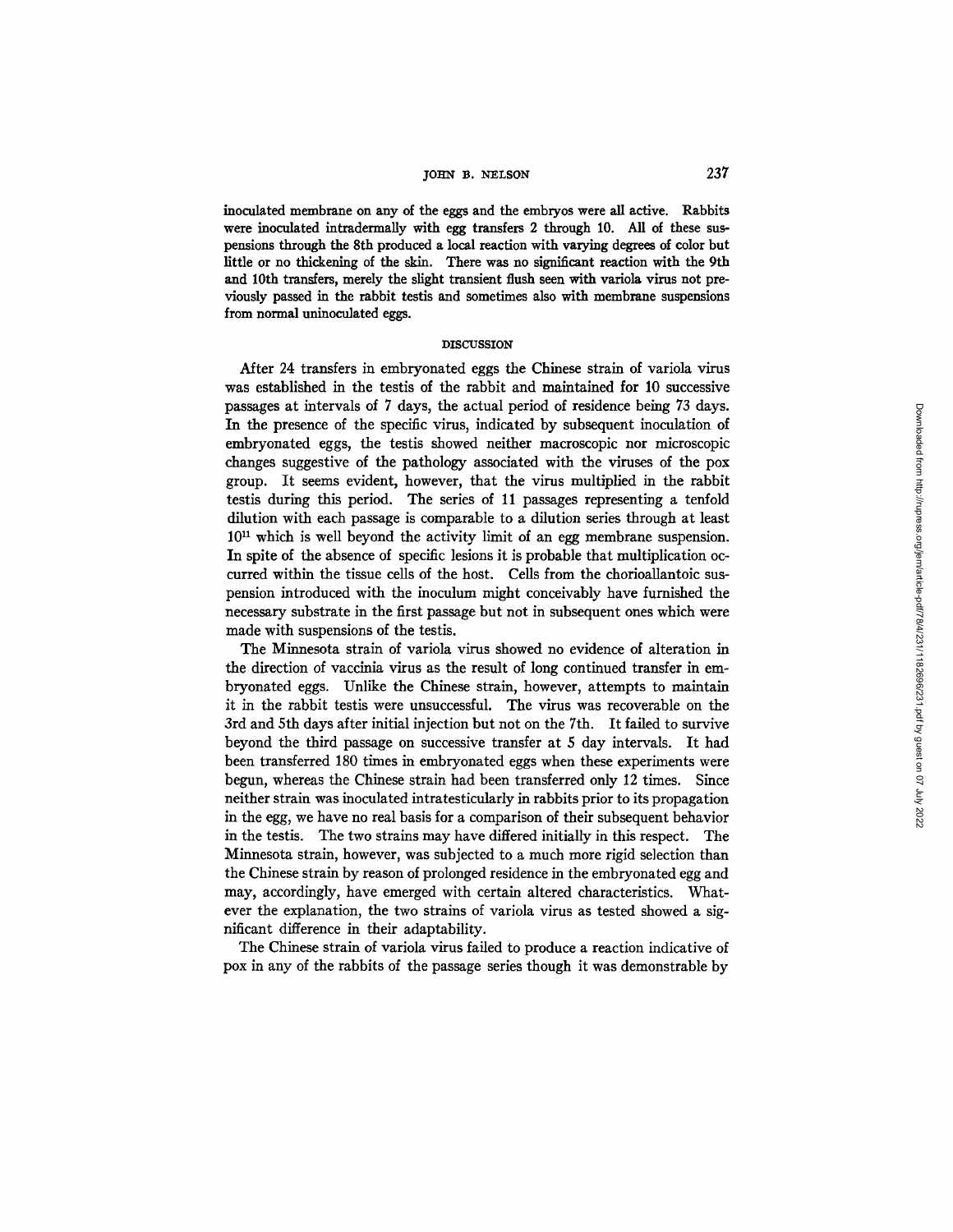the subinoculation of embryonated eggs. The testis suspensions from the last 3 animals in this series were likewise inactive on skin inoculation in susceptible rabbits. Membrane suspensions of embryonated eggs inoculated from the testes of these rabbits did, however, produce an inconspicuous though definite reaction in the skin of rabbits. It was thought that this reaction might well represent the first step in the transformation of variola to vaccinia virus, similar to that reported by Horgan (2) on direct skin transfer from the rabbit testis. The reaction was not intensified by subsequent passage and repeated tests both in rabbits and embryonated eggs failed to demonstrate any virus other than variola. We have no adequate explanation for this transient skin reaction, but since vaccinia virus was not recoverable we feel justified in assuming that it did not represent a vaccinial transformation. It is possible that some other infective agent present in the testis suspensions was carried along with the variola virus in the embryonated egg and finally lost. It seems unlikely that this explanation is applicable to vaccinia virus which is significantly more active than variola in the egg, as indicated by our earlier experiments on the simultaneous inoculation of these two viruses in unbalanced concentration (5).

We interpret the preceding experimental findings as indicative of a marked stability on the part of variola virus in spite of drastic experimental manipulation. A difference was observed in the behavior of the two strains employed which may be referable to this manipulation, but in our opinion no change was observed which exceeded the limits of species identity. In view of the findings of other investigators, in particular the well controlled work of Horgan, it should be emphasized that the viruses used in our experiments were not strictly comparable since they were subjected to the selective action of the embryonated egg prior to animal inoculation. We believe, however, that the stability of variola virus, herewith reported, should be considered in critically appraising the transformation hypothesis.

#### **SUMMARY**

After 24 transfers in embryonated eggs a strain of variola virus (Chinese) was established in the testis of the rabbit and maintained for 11 passages at intervals of 7 days. Residence in the rabbit testis was not accompanied by any significant alteration in the species identity of the virus.

A second strain of variola virus (Minnesota) was transferred 180 times in embryonated eggs with no apparent change in its behavior. Subsequent attempts, however, to maintain this strain in the rabbit by serial testicular passage were unsuccessful.

These observations are discussed in relation to the so called transformation of variola to vaccinia virus by animal passage.